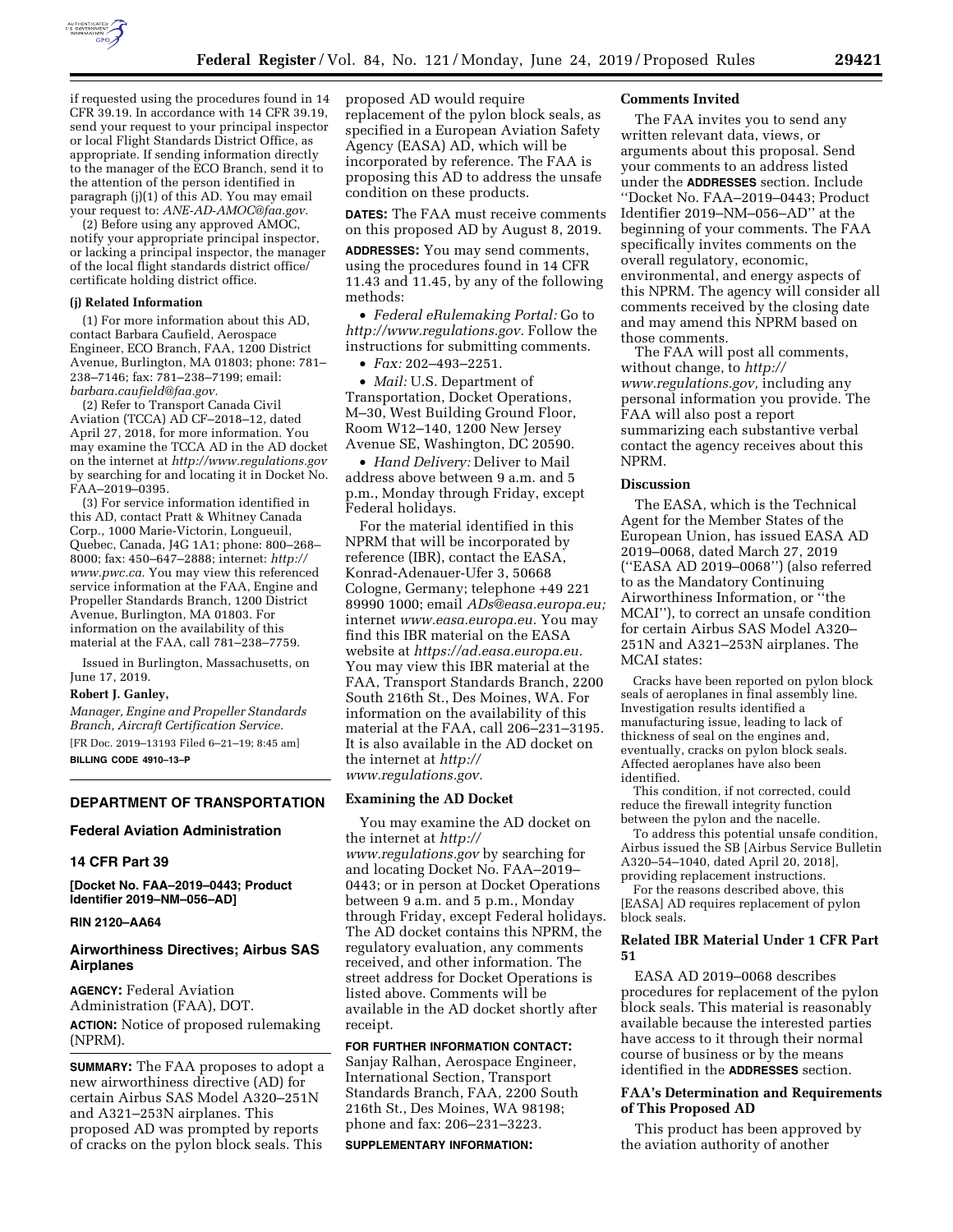country, and is approved for operation in the United States. Pursuant to the FAA's bilateral agreement with the State of Design Authority, the agency has been notified of the unsafe condition described in the MCAI referenced above. The FAA is proposing this AD because the agency evaluated all pertinent information and determined an unsafe condition exists and is likely to exist or develop on other products of the same type design.

## **Proposed Requirements of This NPRM**

This proposed AD would require accomplishing the actions specified in EASA AD 2019–0068 described previously, as incorporated by reference, except for any differences

identified as exceptions in the regulatory text of this AD.

## **Explanation of Required Compliance Information**

In the FAA's ongoing efforts to improve the efficiency of the AD process, the FAA worked with Airbus and EASA to develop a process to use certain EASA ADs as the primary source of information for compliance with requirements for corresponding FAA ADs. As a result, the FAA expects that EASA AD 2019–0068 will be incorporated by reference in the FAA final rule. This proposed AD would, therefore, require compliance with the provisions specified in EASA AD 2019– 0068, through that incorporation, except

# ESTIMATED COSTS FOR REQUIRED ACTIONS

for any differences identified as exceptions in the regulatory text of this proposed AD. Service information specified in EASA AD 2019–0068 that is required for compliance with EASA AD 2019–0068 will be available on the internet at *<http://www.regulations.gov>*  by searching for and locating Docket No. FAA–2019–0443 after the FAA final rule is published.

#### **Costs of Compliance**

The FAA estimates that this proposed AD would affect 9 airplanes of U.S. registry. The agency estimates the following costs to comply with this proposed AD:

| Labor cost | Parts cost | Cost per<br>product | Cost on U.S.<br>operators |
|------------|------------|---------------------|---------------------------|
|            | \$5,300    | \$5.470             | \$49,230                  |

According to the manufacturer, some or all of the costs of this proposed AD may be covered under warranty, thereby reducing the cost impact on affected individuals. The FAA does not control warranty coverage for affected individuals. As a result, the agency has included all known costs in the cost estimate.

### **Authority for This Rulemaking**

Title 49 of the United States Code specifies the FAA's authority to issue rules on aviation safety. Subtitle I, section 106, describes the authority of the FAA Administrator. Subtitle VII: Aviation Programs, describes in more detail the scope of the Agency's authority.

The FAA is issuing this rulemaking under the authority described in Subtitle VII, Part A, Subpart III, Section 44701: ''General requirements.'' Under that section, Congress charges the FAA with promoting safe flight of civil aircraft in air commerce by prescribing regulations for practices, methods, and procedures the Administrator finds necessary for safety in air commerce. This regulation is within the scope of that authority because it addresses an unsafe condition that is likely to exist or develop on products identified in this rulemaking action.

This proposed AD is issued in accordance with authority delegated by the Executive Director, Aircraft Certification Service, as authorized by FAA Order 8000.51C. In accordance with that order, issuance of ADs is normally a function of the Compliance

and Airworthiness Division, but during this transition period, the Executive Director has delegated the authority to issue ADs applicable to transport category airplanes and associated appliances to the Director of the System Oversight Division.

### **Regulatory Findings**

The FAA determined that this proposed AD would not have federalism implications under Executive Order 13132. This proposed AD would not have a substantial direct effect on the States, on the relationship between the national Government and the States, or on the distribution of power and responsibilities among the various levels of government.

For the reasons discussed above, I certify this proposed regulation:

(1) Is not a ''significant regulatory action'' under Executive Order 12866;

(2) Will not affect intrastate aviation in Alaska; and

(3) Will not have a significant economic impact, positive or negative, on a substantial number of small entities under the criteria of the Regulatory Flexibility Act.

## **List of Subjects in 14 CFR Part 39**

Air transportation, Aircraft, Aviation safety, Incorporation by reference, Safety.

## **The Proposed Amendment**

Accordingly, under the authority delegated to me by the Administrator, the FAA proposes to amend 14 CFR part 39 as follows:

# **PART 39—AIRWORTHINESS DIRECTIVES**

■ 1. The authority citation for part 39 continues to read as follows:

**Authority:** 49 U.S.C. 106(g), 40113, 44701.

# **§ 39.13 [Amended]**

■ 2. The FAA amends § 39.13 by adding the following new airworthiness directive (AD):

**Airbus SAS:** Docket No. FAA–2019–0443; Product Identifier 2019–NM–056–AD.

### **(a) Comments Due Date**

The FAA must receive comments by August 8, 2019.

#### **(b) Affected ADs**

None.

### **(c) Applicability**

This AD applies to Airbus SAS Model A320–251N and A321–253N airplanes, certificated in any category, as identified in European Aviation Safety Agency (EASA) AD 2019–0068, dated March 27, 2019 (''EASA AD 2019–0068'').

#### **(d) Subject**

Air Transport Association (ATA) of America Code 54, Nacelles/pylons.

#### **(e) Reason**

This AD was prompted by reports of cracks on the pylon block seals. The FAA is issuing this AD to address cracks on pylon block seals, which could reduce the firewall integrity between the pylon and the nacelle.

#### **(f) Compliance**

Comply with this AD within the compliance times specified, unless already done.